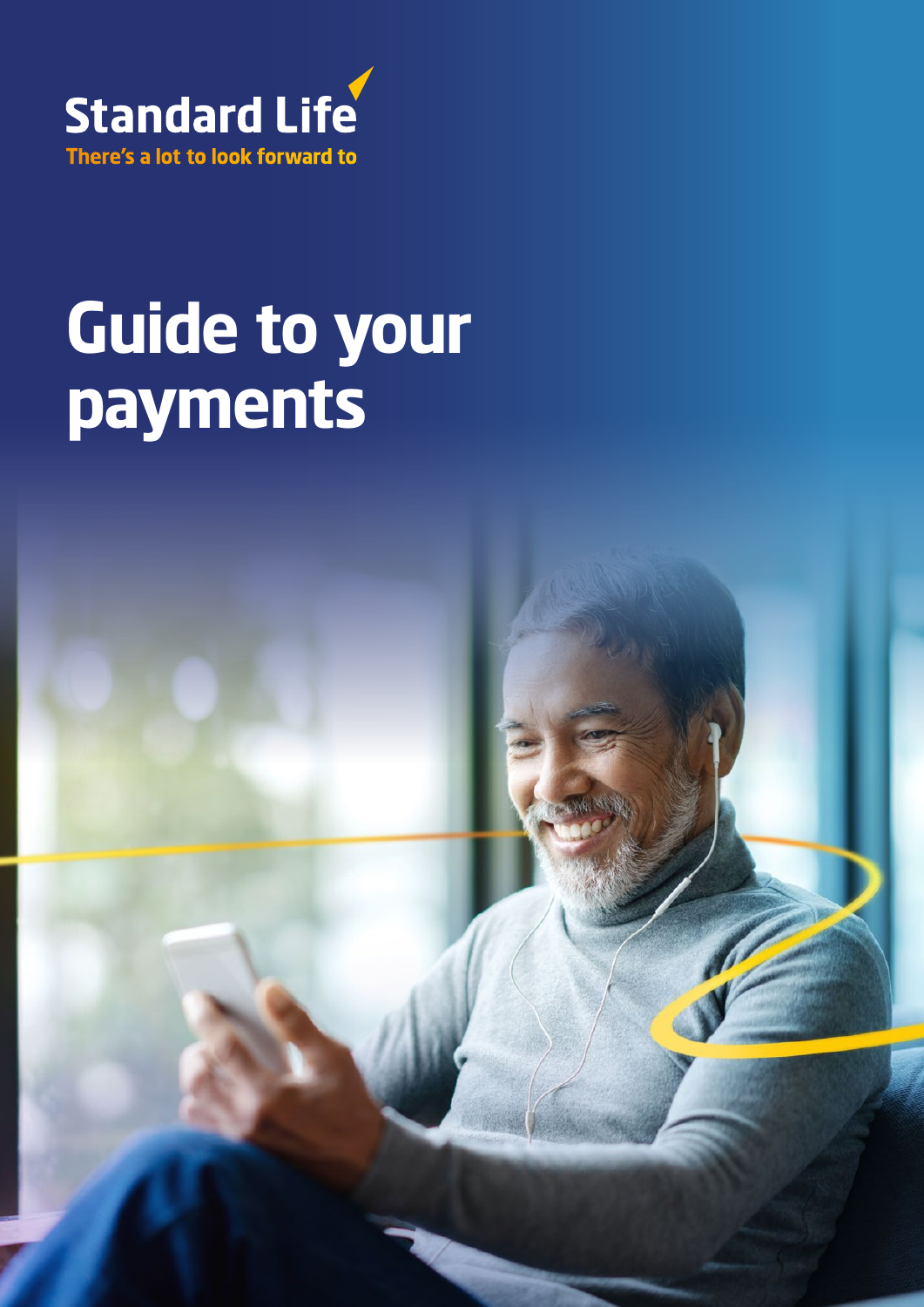#### **Contents**

| 03              | Understanding your payments                                                   |
|-----------------|-------------------------------------------------------------------------------|
| 03              | I have an approved retirement fund                                            |
| 06              | I have an annuity                                                             |
| $\overline{07}$ | A quide to your payslip                                                       |
| 80              | A guide to your Tax Credits and<br><b>Universal Social Charge Certificate</b> |
| 10              | Revenue contact                                                               |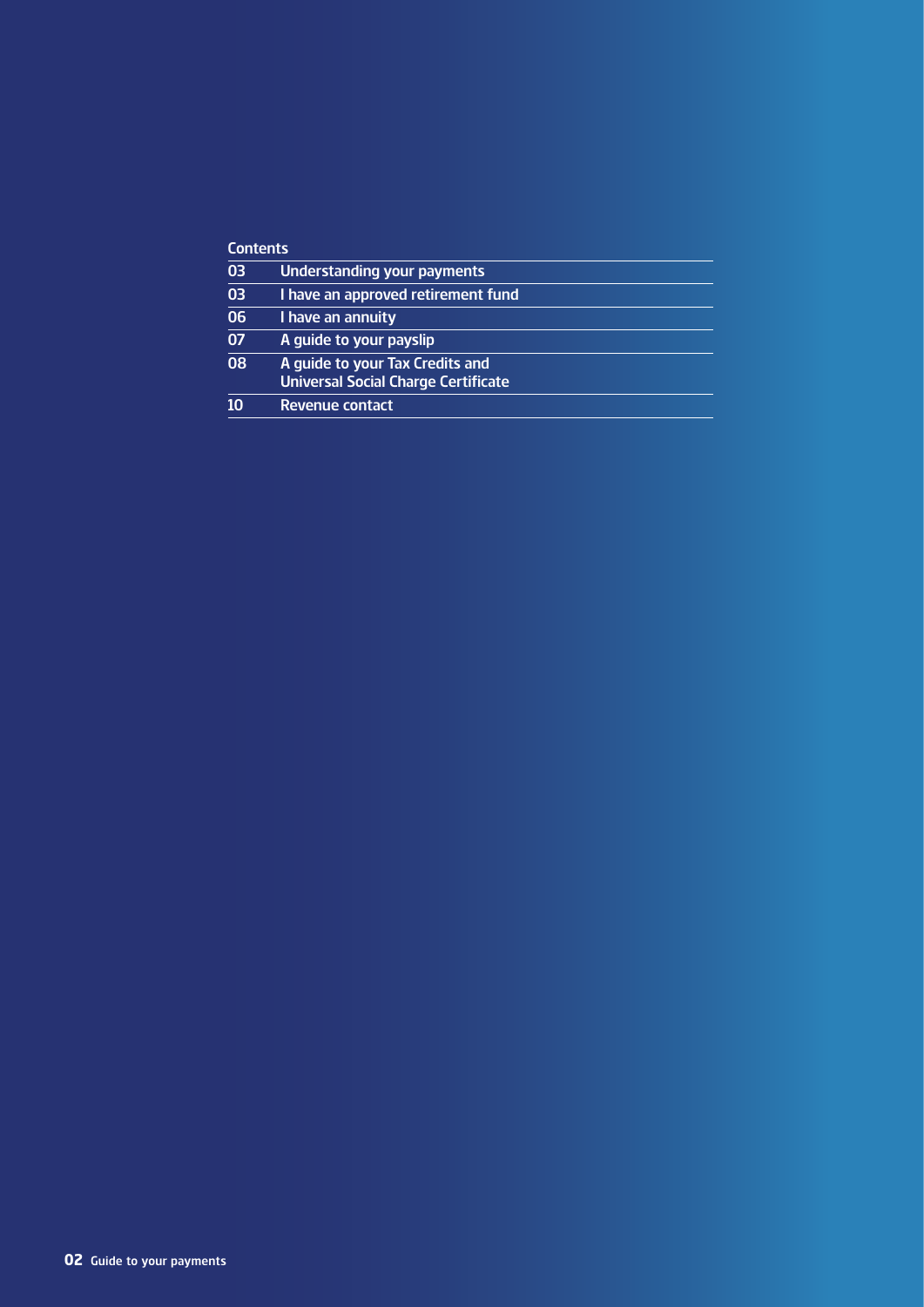## **Understanding your payments**

You've worked hard for your retirement, so now's the time to enjoy your free time, rediscover your hobbies and experience new challenges.

We hope this guide takes the stress out of understanding your income payments from Standard Life, leaving you with more time to make the most of your retirement.

If you invest in an approved retirement fund or buy an annuity, the taxes due are deducted under the PAYE system, regardless of whether you were or are self-employed or employed (the provider will be displayed as your 'employer' on your Tax Credit and Universal Social Charge certificate).

### **I have an approved retirement fund (ARF)**

We've put together some frequently asked questions and their answers which will help explain your ARF withdrawals.



#### **Do I need to take withdrawals from my ARF?**

You must withdraw a certain percentage from your ARF. The amount payable is calculated using the value of your ARF on 30 November each year.

The same rules also apply to Vested PRSAs.

The percentage is

- 4%, if you're 60 years of age or over for the full tax year, or
- 5%, if you're 70 years of age or over for the full tax year, or
- 6%, if you've combined ARF and vested PRSA assets of €2million or more and you're 60 years of age or over for the full tax year

It's important to allocate any available tax credits to Standard Life when you turn 61 to make sure your withdrawals are taxed correctly. See page 8 for more information about tax credits.



#### **Is my withdrawal taxed?**

Yes. Any withdrawals from an ARF are treated as income and taxed under the PAYE system. This means your payment is liable to income tax, PRSI and Universal Social Charge (USC) applicable to you. **Q2.**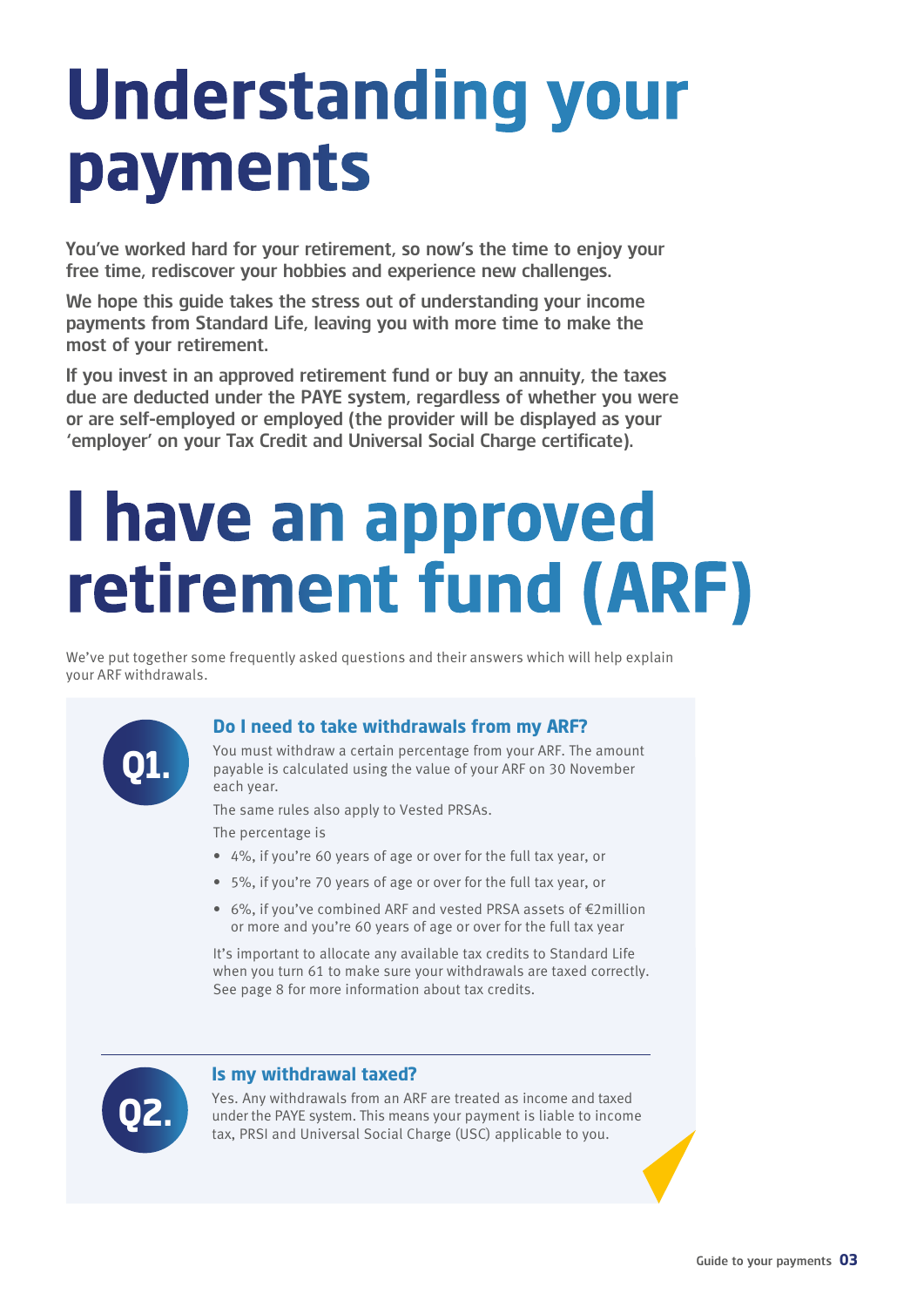

#### **What tax rate applies to my withdrawal?**

Revenue ask us to deduct income tax at the higher rate of tax (currently 40%) unless we've received an up to date Revenue Payroll Notification of your tax credits and deductions we must make (the Revenue Payroll Notification is the employer's version of your Tax Credits and Universal Social Charge Certificate).

Your payslip shows what tax information we have for you (Refer to page 7). Your standard rate cut off point is the level of income you pay tax on at the lower rate (currently 20%). Any income above this level is taxable at the higher rate (currently 40%).

Your tax credits are used to reduce the amount of tax deducted from your withdrawal.

See page 8 for more information about tax credits.



#### **Do I pay PRSI?**

Not everyone must pay PRSI.

If you're under age 66, we must deduct PRSI on all withdrawals from an ARF or Vested PRSA. The current rate of PRSI is 4% of your gross withdrawal.



#### **Do I pay USC?**

USC is calculated based on your gross withdrawal amount. Individual rates of USC may apply depending on your circumstances, for example, if you have separate sources of income.

We'll deduct USC according to your Revenue Payroll Notification. If we don't receive a Revenue Payroll Notification, we must deduct USC at 8%.



#### **I may have paid too much tax in the previous year. How do I claim it back?**

If you think you've paid too much tax, you can contact your local tax office. They may ask you for proof of income for that year and will issue a refund if it is due.

If you need to allocate tax credits to Standard Life, quote our Revenue employer number for ARF and Vested PRSA payments: **3586780HH**. Tax credits are calculated on a monthly basis.



#### **I've received a payment even though I didn't ask for it**

You may receive a withdrawal from your ARF or Vested PRSA in December even though you didn't ask for it. As explained in Q1, each year you must withdraw a certain percentage from your ARF which is taxed under the PAYE system. The amount payable is calculated using the value of your ARF on 30 November each year.

The same rules also apply to Vested PRSAs.

The percentage is

- 4%, if you're 60 years of age or over for the full tax year, or
- 5%, if you're 70 years of age or over for the full tax year, or
- 6%, if you've combined ARF and Vested PRSA assets of €2million or more, and you're 60 years of age or over for the full tax year.

It's important to allocate any available tax credits to Standard Life when you turn 61 to make sure your withdrawals are taxed correctly.

See page 8 for more information about tax credits.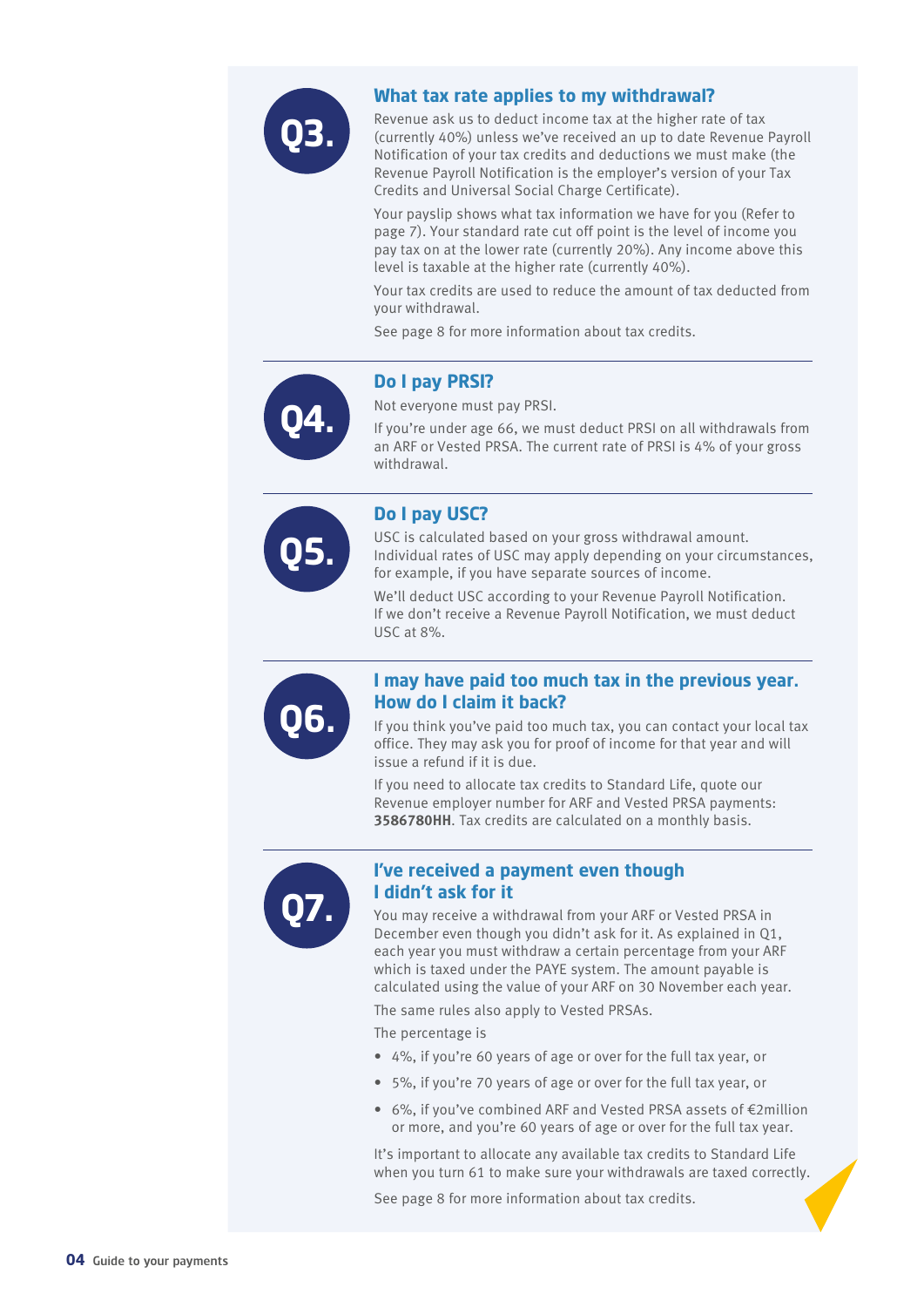

#### **I've already taken a withdrawal during the year. Why did I get an extra payment in December?**

There are some scenarios where we need to send you an extra payment in December even though you've already taken a withdrawal. This is because the percentage (relevant to you) of the value of your ARF on 30 November is greater than the amount of withdrawals you have already taken in the calendar year. Here are some examples of these scenarios:

- If you've been taking a regular percentage withdrawal each month or quarter but you've also invested more money from another pension policy during the year
- You may already have taken your percentage as a once off withdrawal during the year. However, your investment may have grown since you took the withdrawal
- You may have only started regular percentage withdrawals during the year



#### **How do Standard Life know if they need to deduct Local Property Tax (LPT) from my ARF withdrawal?**

Property owners can voluntarily choose to pay their LPT by deduction from their pension payments. To do this you will need to contact your local tax office and request that your LPT is stated on your Standard Life Tax Credits and Universal Social Charge Certificate.

Where property owners fail to meet their LPT payment obligations, Revenue can also force the LPT amount onto a Tax Credits and Universal Social Charge Certificate.

Standard Life will not know from the Revenue Payroll Notification whether the LPT was chosen voluntarily or imposed by Revenue.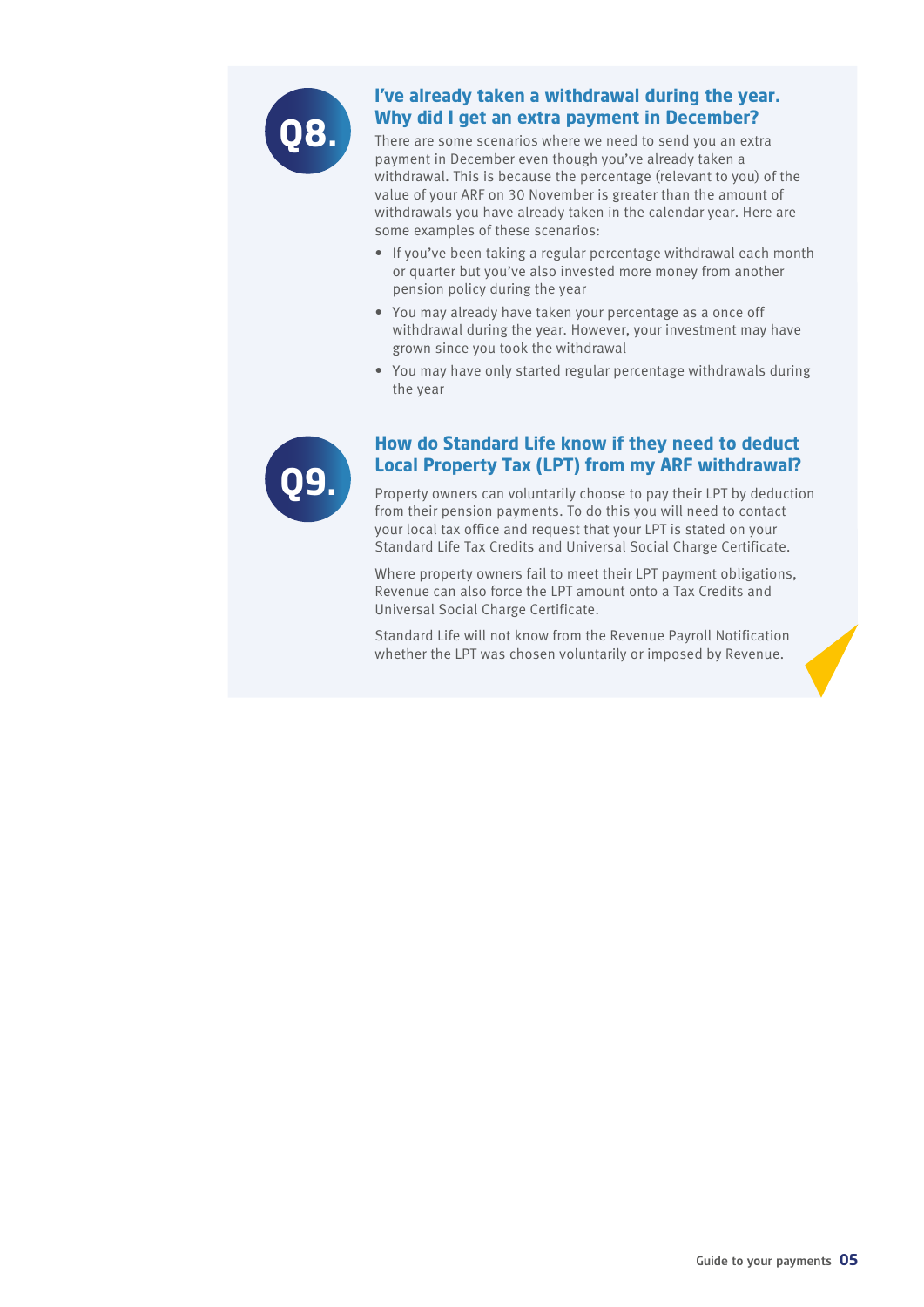## **I have an annuity**

#### **How are my payments taxed?**

Any payments from an annuity are treated as income and taxed under the PAYE system. This means your payment is liable to income tax and Universal Social Charge (USC).

USC is calculated based on your gross payment amount. Individual rates of USC may apply depending on your circumstance, for example if you have separate sources of income.

We'll deduct USC according to your Revenue Payroll Notification of your tax credits and deductions we must make (the Revenue Payroll Notification is the employer's version of your Tax Credits and Universal Social Charge Certificate). If we don't receive a Revenue Payroll Notification, we must deduct USC at 8%.



**Q1.**

#### **How do I make sure I don't pay emergency tax?**

You'll need to contact your local tax office to request a Tax Credits and Universal Social Charge Certificate for your Standard Life annuity income. If you have other income and want your tax credits allocated in a certain way, you must tell them how, especially if you're not yet registered for PAYE (for example, you've been self-employed up to now).

You can quote them our Revenue employer number for annuities which is **3587289KH**.



#### **I may have paid too much tax in the previous year. How do I claim it back?**

If you think you've paid too much tax, you can contact your local tax office. They may ask you for proof of income for that year and will issue a refund if it is due.

If you need to allocate tax credits to Standard Life, quote our Revenue employer number for annuities, which is **3587289KH**.

Tax credits are calculated on a monthly basis.



#### **Will my payment increase?**

Your payments will only increase if you chose the escalation option when you purchased the annuity.

The increase in your payment is applied each year on the anniversary date of your policy.



#### **How do Standard Life know if they need to deduct Local Property Tax (LPT) from my annuity payment?**

Property owners can voluntarily choose to pay their LPT by deduction from their pension payments. To do this, you will need to contact your local tax office and request that your LPT is stated on your Standard Life Tax Credits and Universal Social Charge Certificate.

Where property owners fail to meet their LPT payment obligations, Revenue can also force the LPT amount onto a Tax Credits and Universal Social Charge Certificate.

Standard Life will not know from the Revenue Payroll Notification whether the LPT was chosen voluntarily or imposed by Revenue.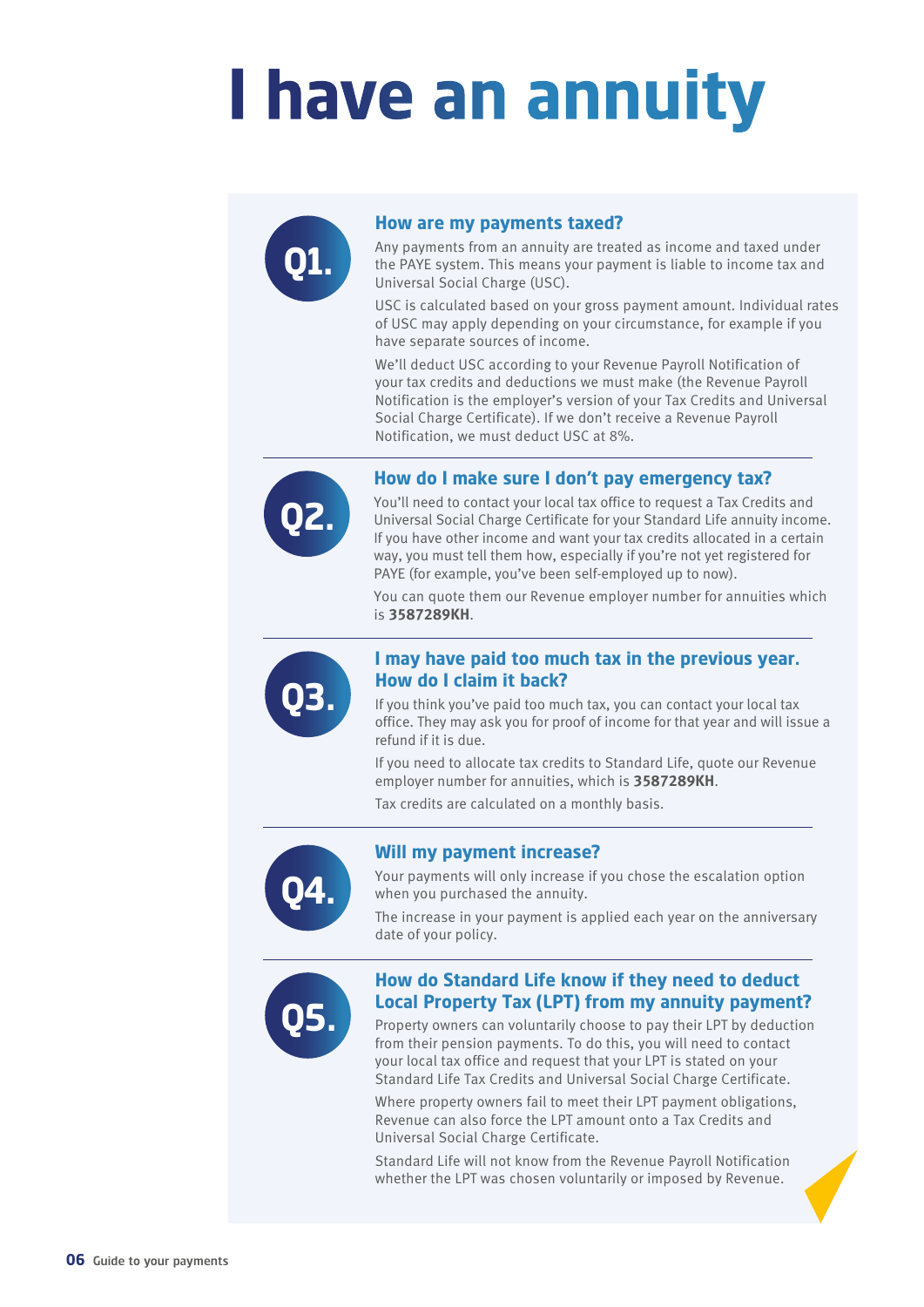### **A guide to your payslip**

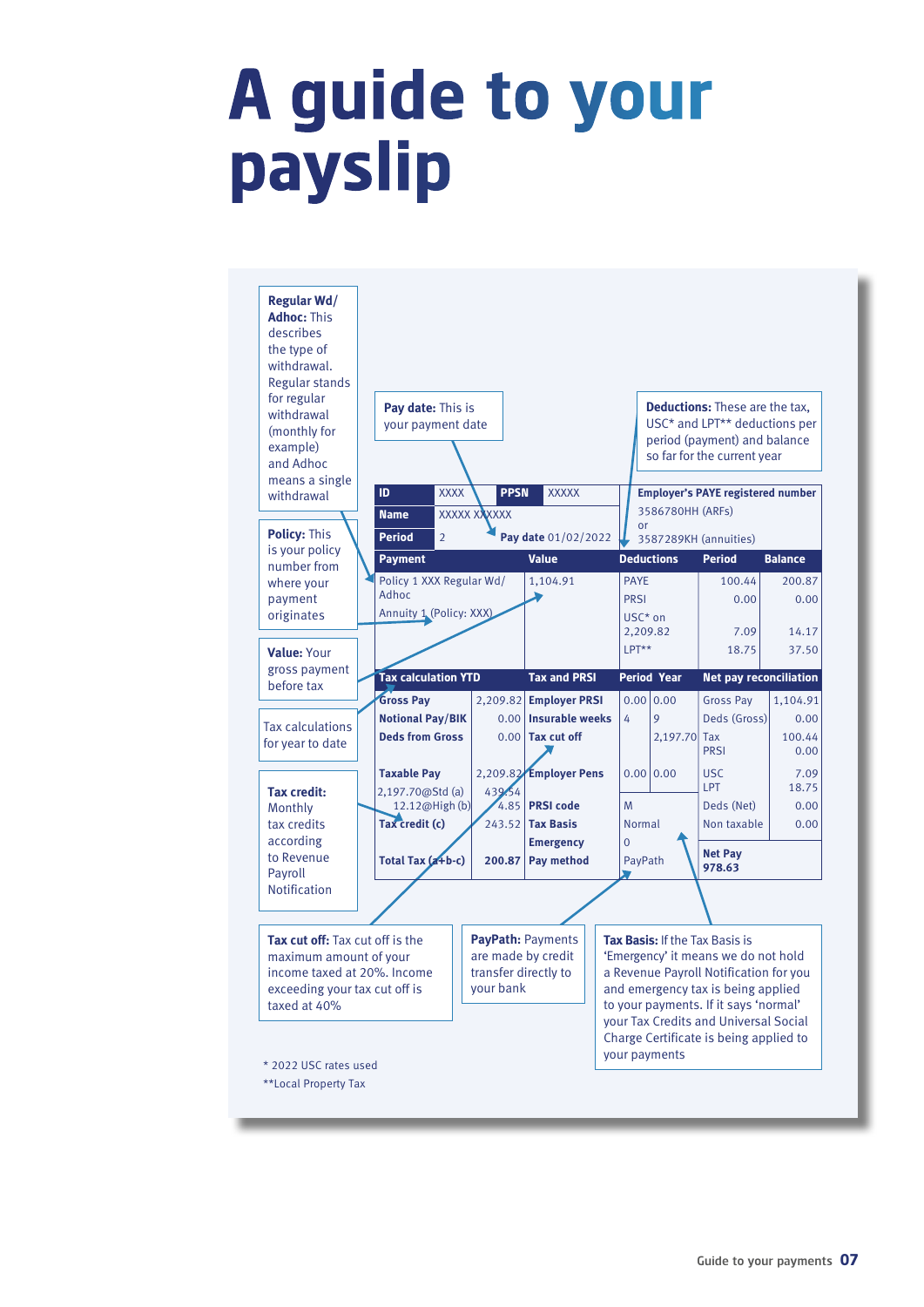# **A guide to your Tax Credits and Universal Social Charge Certificate**

You may decide not to receive regular monthly payments from your ARF or annuity so understanding how your tax credits work is important. This will help you understand how much money to expect when you do start to receive payments.

When you allocate tax credits to an employer, a Revenue Payroll Notification is issued to the employer by Revenue. For ARFs and annuities, Standard Life is the 'employer'. The Revenue Payroll Notification is the employer's version of your Tax Credits and Universal Social Charge Certificate.

We've put together an example of a Tax Credits and Universal Social Charge Certificate and an explanation of how it works.

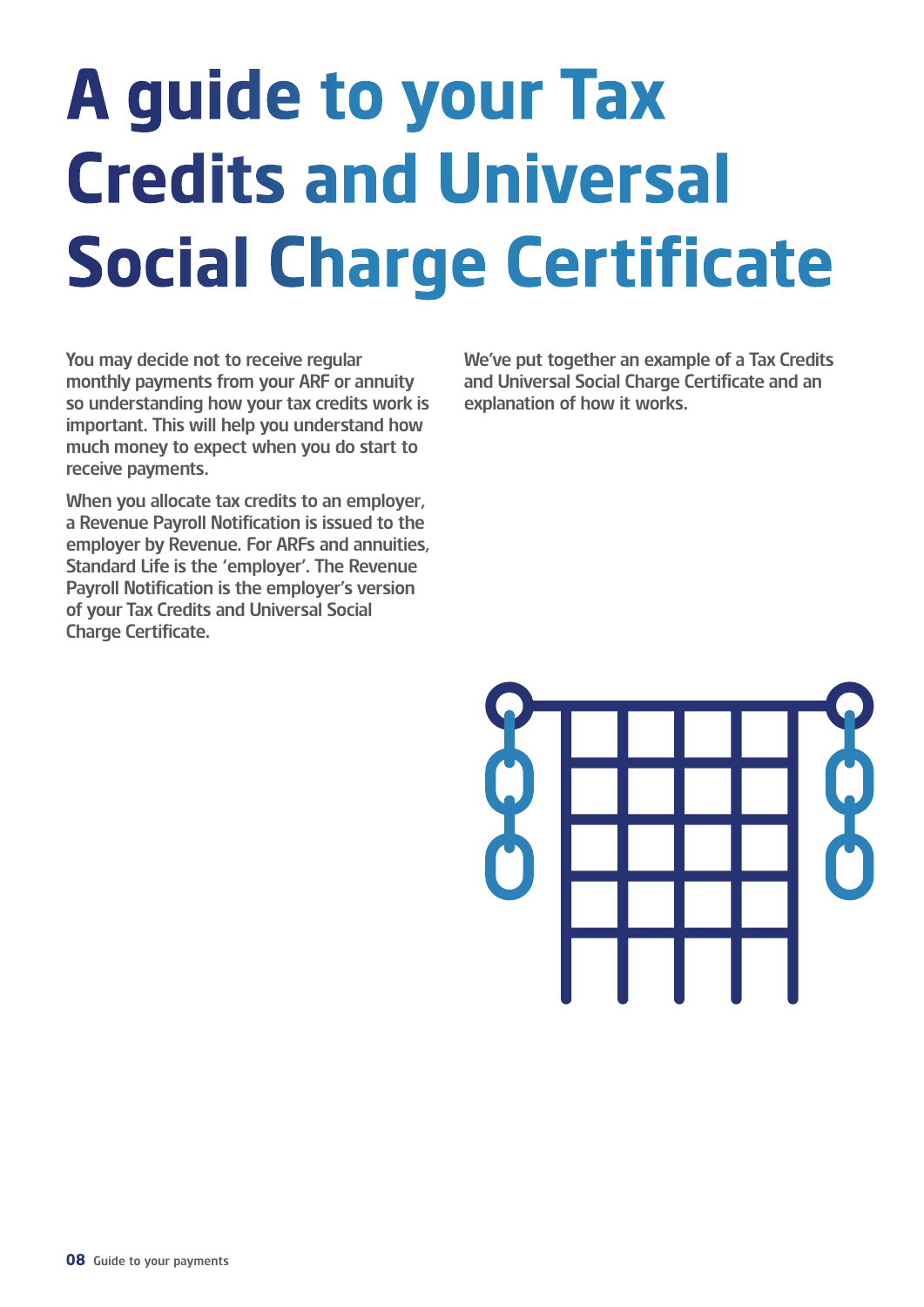This example is for a single person with PAYE income. Check out www.revenue. ie for a list of tax credits, allowances and reliefs.

| <b>Tax Credit Certificate</b>                                       |       |
|---------------------------------------------------------------------|-------|
| FOR THE YEAR 1 JANUARY 2022 TO 31 DECEMBER 2022 AND FOLLOWING YEARS |       |
| <b>Tax Credits</b>                                                  | €     |
| <b>Personal Tax Credit</b>                                          | 1,700 |
| <b>Employee Tax Credit</b>                                          | 1,700 |
|                                                                     |       |
| <b>Gross Tax Credits</b>                                            | 3,400 |
| <b>Net Tax Credits</b>                                              | 3,400 |

**Tax Rate Bands €**

**36,800 36,800**

Total tax credits for the year

Standard rate cut off point for the year

All income over **€38,800** is taxable at **40%**

The amount of income taxable at 20%

Rate Band 1

|                       |        |                             |        | Allocation of your Tax Credits and rate Bands (Subject to Rounding) |                             |        |
|-----------------------|--------|-----------------------------|--------|---------------------------------------------------------------------|-----------------------------|--------|
| Employer              |        | Tax Credits $\bigcup$ $\in$ |        |                                                                     | Tax Rate Bands $\epsilon$ ↓ |        |
|                       | Yearly | Monthly                     | Weekly | Rate Band 1 Yearly Monthly                                          |                             | Weekly |
| Standard Life   3,400 |        | 283.33                      | 65.38  | 20%                                                                 | 36,800 3,066.67 707.69      |        |

| Universal Social Charge Bands* |                      |                     |  |  |  |
|--------------------------------|----------------------|---------------------|--|--|--|
| Yearly<br>$COP \in$            | Monthly<br>$COP \in$ | Weekly<br>$COP \in$ |  |  |  |
| Up to 12,012                   | 1,001.00             | 231.00              |  |  |  |
| 12,012.01<br>to 21,295.00      | 773.58               | 178.52              |  |  |  |
| 21,295.01<br>to 70,044,00      | 4,062.42             | 937.48              |  |  |  |
| <b>Balance</b>                 |                      |                     |  |  |  |
|                                |                      |                     |  |  |  |

Tax credits and Rate bands are allocated weekly or monthly throughout the year. In this example, in January there is only €288.33 of monthly tax credits available and the first €3,066.67 per month is taxed at lower rate. Any income over €3,066.67 is taxed at 40% that month. In February there is another €288.33 tax credit available.

\*USC rates for 2022 are shown. Depending on your circumstances, other USC rates may apply (for example, if you have a medical card, if you're over age 70 or if you're self employed). Visit www.revenue.ie for more information.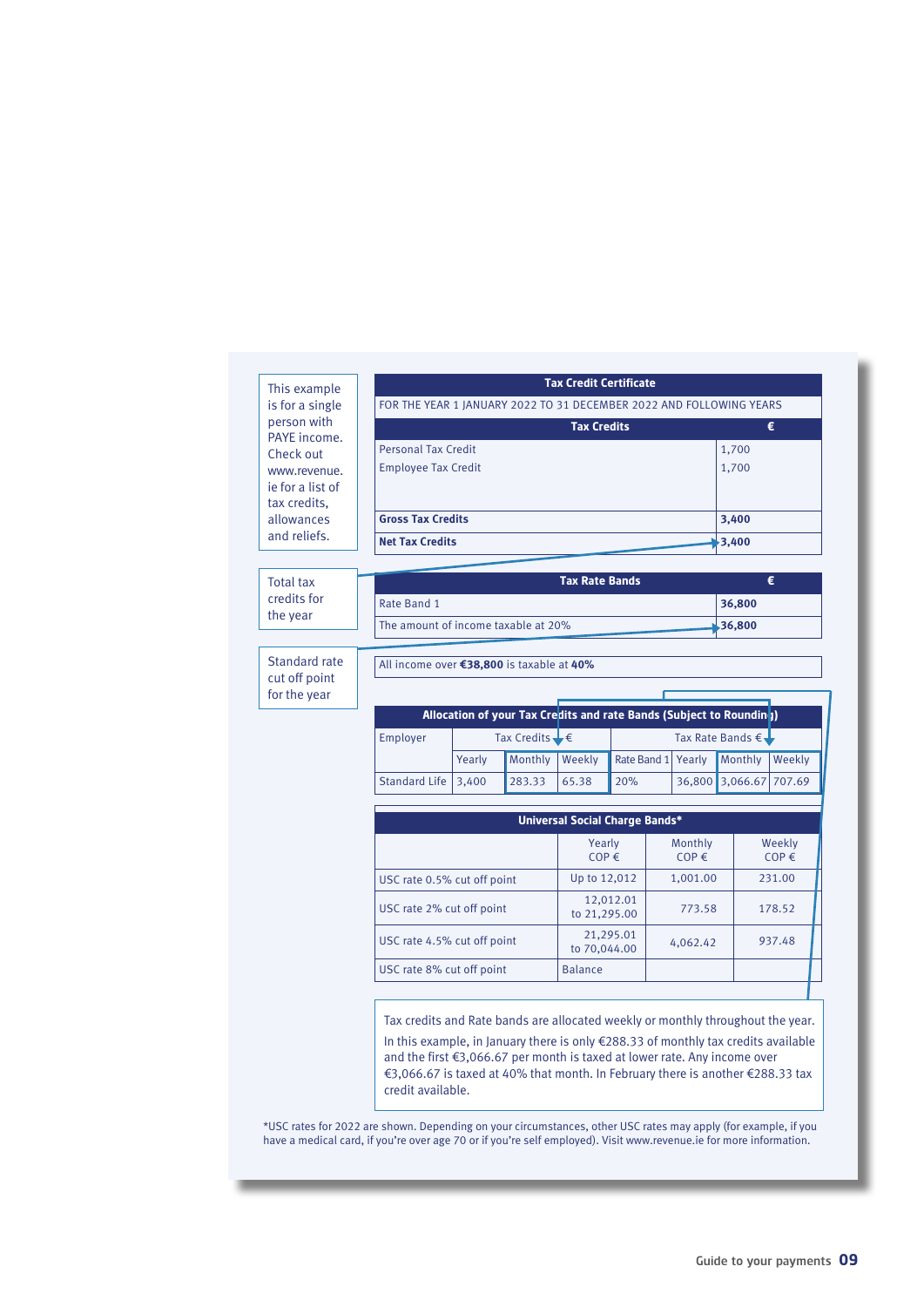## **So how is tax calculated?**

Tax calculations can be done on a 'cumulative basis' or a 'week 1/month 1 basis'.

#### **Week 1 / Month 1 basis**

A 'week 1/month 1' basis means that you can only use one month's worth of tax credits and standard rate cut off point in any given month. Tax credits or standard rate cut off do not carry over to the next month, they are standalone.

#### **Cumulative basis**

The majority of Revenue Payroll Notifications issued are on a cumulative basis.

A 'cumulative basis' involves calculating the tax liability arising on your total income from the start of the tax year to the pay period in which the payment is being made.

The tax which must be deducted in each pay period is the cumulative tax due from 1 January to that date, reduced by the amount of tax already deducted in other pay periods.

Any tax credits and/or standard rate cut-off point, which are not used in a pay period, are carried forward to the next pay period within that tax year.

Under the cumulative basis, in January because it's the first month of the year, any withdrawals taken will have only one month's standard rate cut off and tax credits applied. By December, twelve months of tax credits and standard rate cut off are available, but any other payments or withdrawals issued in the year will be factored into the calculation.

If you haven't used all of your tax credits by the end of the tax year, we'll calculate each month's credits to be applied to payments and will issue any refunds accordingly.

### **Revenue contact**

To make sure your payments are being taxed in line with your own personal circumstances (for example, you want your tax credits allocated in a certain way, or you're not yet registered for PAYE as you've been self-employed up to now)



 $\Box$ 

or

Call Revenue on **(01) 738 3636** - have your PPS number to hand

Register and/or sign in to **www.revenue.ie/myaccount**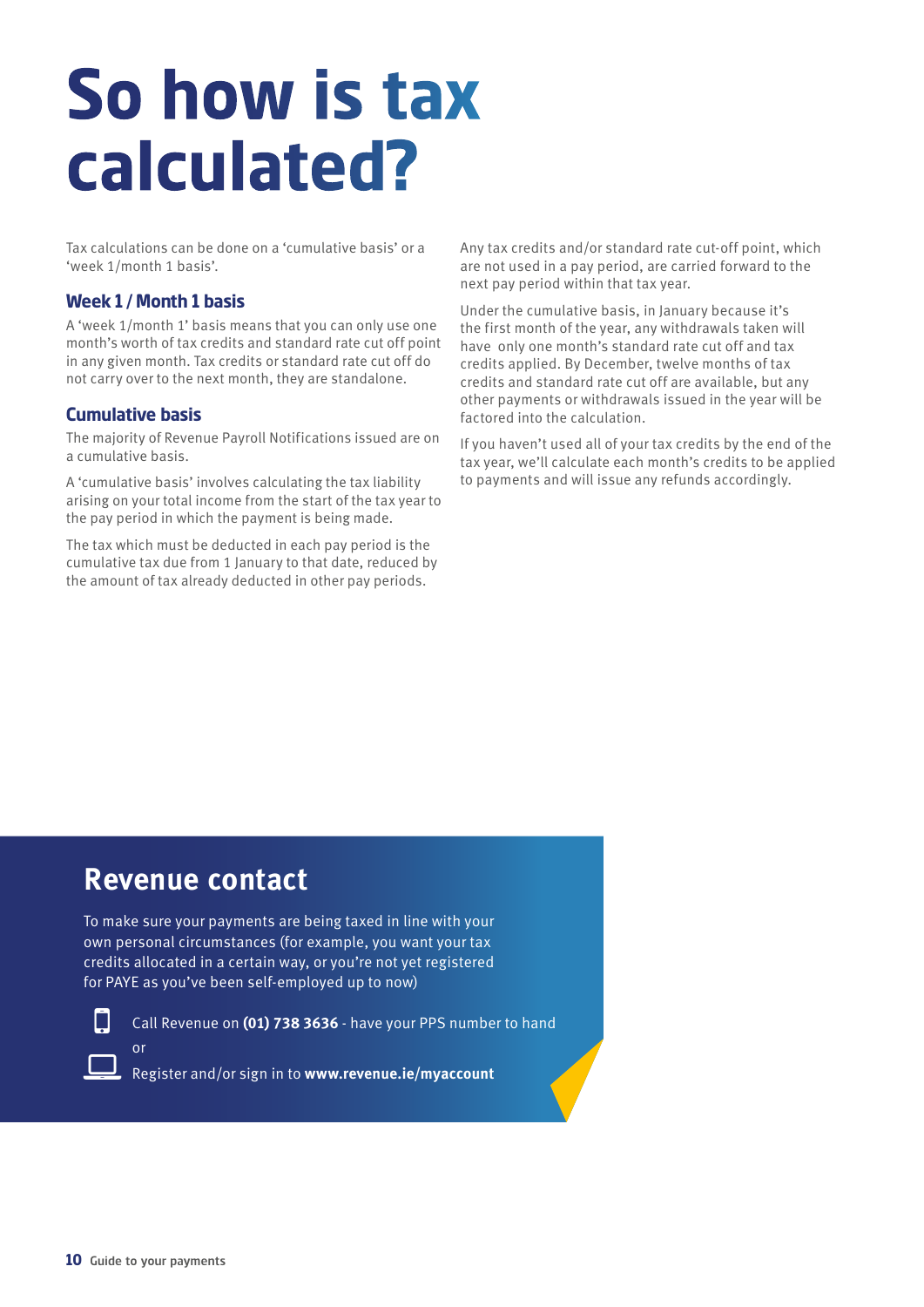

#### **An ARF withdrawal taken in May using a cumulative Tax Credits and Universal Social Charge Certificate**

Using a tax certificate on a cumulative basis (see the example on page 11), you decide in May to take a withdrawal from your ARF. We will assume no other withdrawals have been taken to-date:

#### **1. Tax credits**

You will have €1,416.67 (€283.33 x 5 months) of tax credits available. These will be deducted from the tax payable on the withdrawal.

#### **2. Standard Rate Cut off Point**

€15,333.33 (€3,066.67 x 5 months) will be taxed at the standard rate of 20%. Anything above this figure will be taxed at 40%.



|                                                                            |                                                                                                  | €                                                                       |  |  |
|----------------------------------------------------------------------------|--------------------------------------------------------------------------------------------------|-------------------------------------------------------------------------|--|--|
| <b>Gross payment</b>                                                       | (A)                                                                                              | 16,000.00                                                               |  |  |
| €15,333.33 @20%<br>€666.67 @40%                                            |                                                                                                  | 3,066.67<br>266.67                                                      |  |  |
| Less 5 months of tax credits                                               |                                                                                                  | 3.333.33<br>1,416.67                                                    |  |  |
| <b>PAYE income tax due</b><br>(B)                                          |                                                                                                  | 1,916.67                                                                |  |  |
| USC* due                                                                   | (C)                                                                                              | 423.10                                                                  |  |  |
| <b>PRSI</b> due                                                            | (D)                                                                                              | 640.00                                                                  |  |  |
| Net payment (A-B-C-D)                                                      |                                                                                                  | 13.020.23                                                               |  |  |
|                                                                            |                                                                                                  |                                                                         |  |  |
| $USC^*$ is calculated for a 5 monthly period and<br>calculated as follows: |                                                                                                  | PRSI will be also<br>deducted (at current rate<br>of 4%) from the gross |  |  |
| Band 1 @ 0.5% @ €5,005.00 (€1,001.00x5)                                    | payment if you are under<br>the age of 66. Anyone 66<br>and over is not eligible<br>to pay PRSI. |                                                                         |  |  |
| Band 2 @ 2%@€3,867.90 (€773.58 x 5)                                        |                                                                                                  |                                                                         |  |  |
| Band 3 @ 4.5% @ € 20, 312.10 (€ 4, 062. 42 x 5)                            |                                                                                                  |                                                                         |  |  |